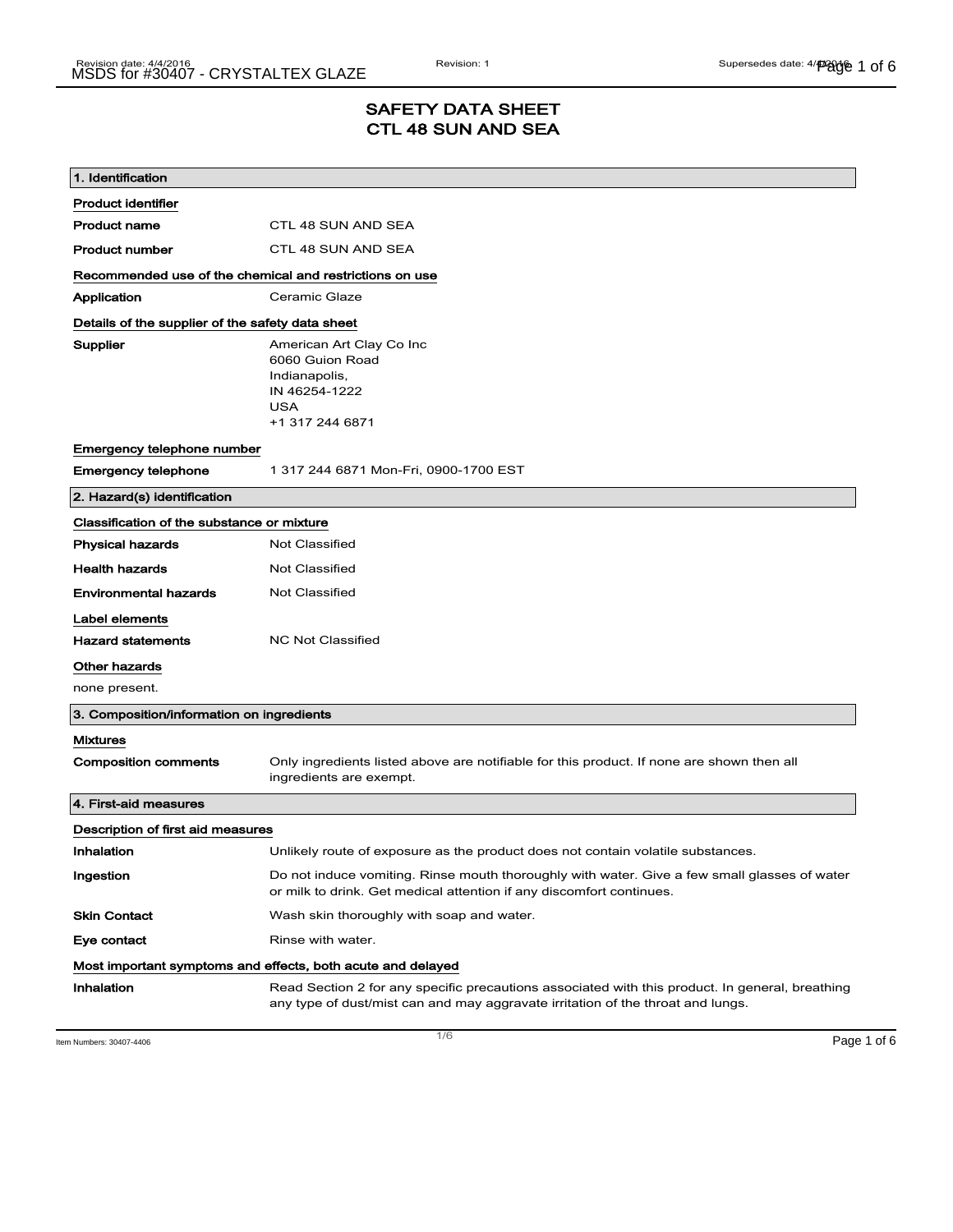| Ingestion                                                    | Read Section 2 for any specific precautions associated with the use of this product. Products<br>with specific warnings about ingestion will give guidance there.                                                                                                                                           |
|--------------------------------------------------------------|-------------------------------------------------------------------------------------------------------------------------------------------------------------------------------------------------------------------------------------------------------------------------------------------------------------|
| <b>Skin contact</b>                                          | Read Section 2 for any specific precautions associated with the use of this product. In general<br>most ceramic glazes, clays and special products will tend to have a drying effect on the skin<br>and may cause some sensitivity to users with sensitive skin.                                            |
| Eye contact                                                  | Read Section 2 for any specific precautions associated with the use of this product. In general<br>most ceramic and special products contain materials that maybe abrasive to eyes. Keeping<br>materials from contacting the eyes is prudent. If contact does occur, flush with clean water, do<br>not rub. |
|                                                              | Indication of immediate medical attention and special treatment needed                                                                                                                                                                                                                                      |
| Notes for the doctor                                         | Treat symptomatically.                                                                                                                                                                                                                                                                                      |
| 5.Fire-fighting measures                                     |                                                                                                                                                                                                                                                                                                             |
| Extinguishing media                                          |                                                                                                                                                                                                                                                                                                             |
| Suitable extinguishing media                                 | Use fire-extinguishing media suitable for the surrounding fire.                                                                                                                                                                                                                                             |
| Special hazards arising from the substance or mixture        |                                                                                                                                                                                                                                                                                                             |
| Specific hazards                                             | The product is not believed to present a hazard due to its physical nature.                                                                                                                                                                                                                                 |
| Advice for firefighters                                      |                                                                                                                                                                                                                                                                                                             |
| Special protective equipment<br>for firefighters             | Use protective equipment appropriate for surrounding materials.                                                                                                                                                                                                                                             |
| 6. Accidental release measures                               |                                                                                                                                                                                                                                                                                                             |
|                                                              |                                                                                                                                                                                                                                                                                                             |
|                                                              | Personal precautions, protective equipment and emergency procedures                                                                                                                                                                                                                                         |
| <b>Personal precautions</b>                                  | For personal protection, see Section 8.                                                                                                                                                                                                                                                                     |
| <b>Environmental precautions</b>                             |                                                                                                                                                                                                                                                                                                             |
| <b>Environmental precautions</b>                             | Please read Section 2 completely. If any environmental warnings such as; H411 or H412 are<br>listed in Section 2, please use appropriate procedures when disposing of product and<br>container. Do not put materials into waterways or sewers.                                                              |
| Methods and material for containment and cleaning up         |                                                                                                                                                                                                                                                                                                             |
| Methods for cleaning up                                      | Collect spillage for reclamation or absorb in vermiculite, dry sand or similar material.                                                                                                                                                                                                                    |
| Reference to other sections                                  | For waste disposal, see Section 13. For personal protection, see Section 8.                                                                                                                                                                                                                                 |
| 7. Handling and storage                                      |                                                                                                                                                                                                                                                                                                             |
| Precautions for safe handling                                |                                                                                                                                                                                                                                                                                                             |
| Usage precautions                                            | Read label before use. Do not eat, drink or smoke when using this product. Good personal                                                                                                                                                                                                                    |
|                                                              | hygiene procedures should be implemented. Wash hands and any other contaminated areas<br>of the body with soap and water before leaving the work site.                                                                                                                                                      |
| Conditions for safe storage, including any incompatibilities |                                                                                                                                                                                                                                                                                                             |
| Storage precautions                                          | Store in tightly-closed, original container in a dry and cool place.                                                                                                                                                                                                                                        |
| Specific end uses(s)                                         |                                                                                                                                                                                                                                                                                                             |
| Specific end use(s)                                          | The identified uses for this product are detailed in Section 1.2.                                                                                                                                                                                                                                           |

Item Numbers: 30407-4406 **Page 2 of 6**  $\overline{2/6}$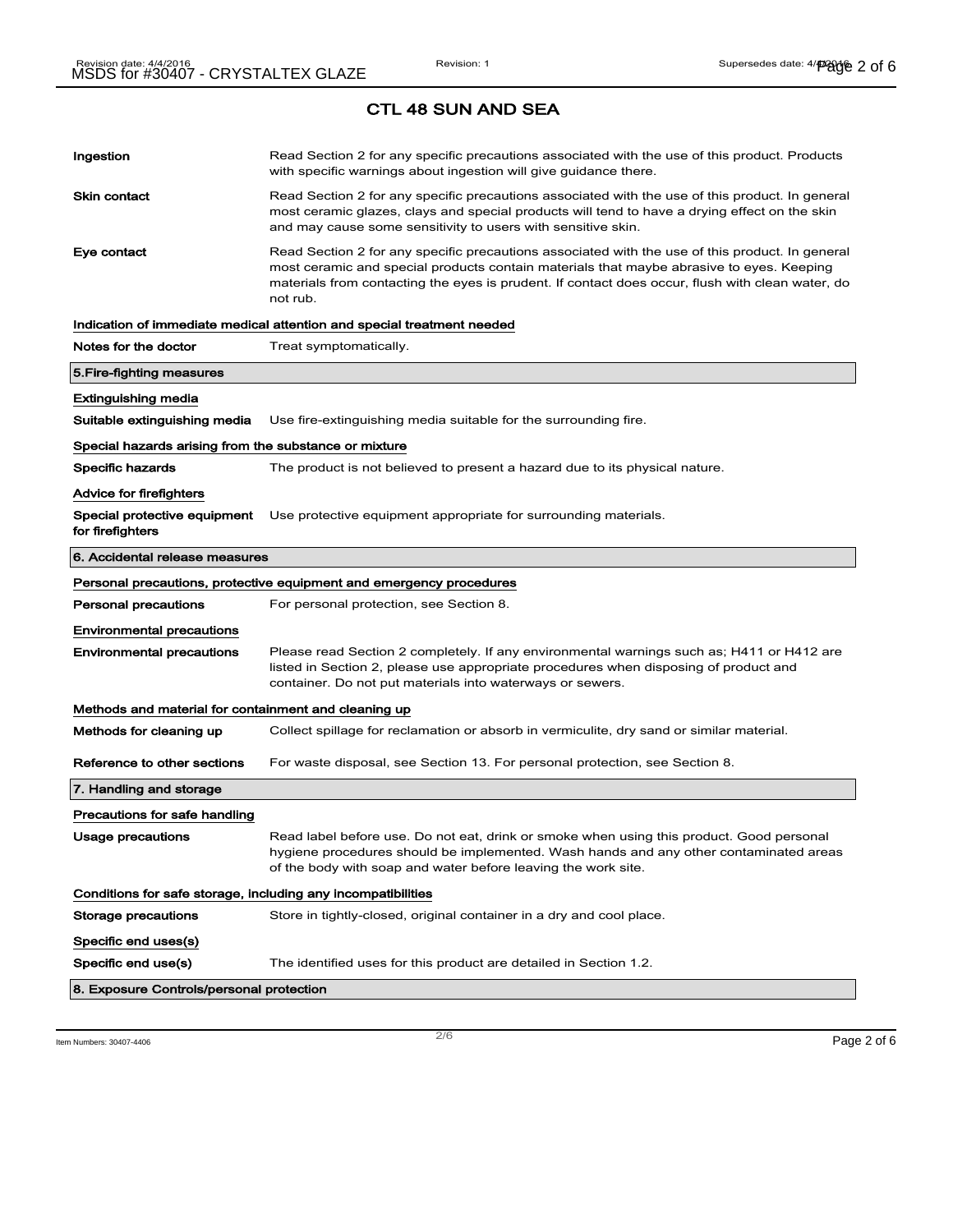| Ingredient comments                 | Only ingredients listed n Section 3 are notifiable for this product. If none are shown then all<br>ingredients are exempt.                                                                                           |
|-------------------------------------|----------------------------------------------------------------------------------------------------------------------------------------------------------------------------------------------------------------------|
| <b>Exposure controls</b>            |                                                                                                                                                                                                                      |
| Appropriate engineering<br>controls | No specific ventilations requirements unless the "FAN" pictogram is shown above or specified<br>in Section 2.                                                                                                        |
| Eye/face protection                 | No specific eye protection required unless the "EYE PROTECTION" pictogram is shown<br>above or specified in Section 2.                                                                                               |
| <b>Hand protection</b>              | No specific hand protection required unless the "HAND PROTECTION" pictogram is shown<br>above or specified in Section 2.                                                                                             |
| Hygiene measures                    | Using good personal hygiene practices is always appropriate. Keeping a clean work space,<br>cleaning up properly when done, and not eating, drinking or smoking when using this product.                             |
| <b>Respiratory protection</b>       | No specific respiratory protection required unless the "RESPIRATOR" pictogram is shown<br>above or specified in Section 2. Using the appropriate certified protection for the operation is<br>important if required. |

#### 9. Physical and Chemical Properties

# Information on basic physical and chemical properties

| Appearance                                      | Colored liquid.           |
|-------------------------------------------------|---------------------------|
| Color                                           | Various colors.           |
| Odor                                            | Almost odorless.          |
| Odor threshold                                  | No information available. |
| рH                                              | $6 - 8$                   |
| <b>Melting point</b>                            | No information available. |
| Initial boiling point and range                 | No information available. |
| <b>Flash point</b>                              | No information available. |
| <b>Evaporation rate</b>                         | No information available. |
| Flammability (solid, gas)                       | No information available. |
| Upper/lower flammability or<br>explosive limits | No information available. |
| <b>Vapour pressure</b>                          | No information available. |
| <b>Relative density</b>                         | Greater than 1.0          |
| Solubility(ies)                                 | Not applicable.           |
| <b>Partition coefficient</b>                    | No information available. |
| <b>Auto-ignition temperature</b>                | Not applicable.           |
| <b>Decomposition Temperature</b>                | No information available. |
| <b>Viscosity</b>                                | No information available. |
| <b>Explosive properties</b>                     | none                      |
| <b>Oxidising properties</b>                     | none                      |
| Other information                               | Not applicable.           |

Item Numbers:  $30407-4406$   $Page 3 of 6$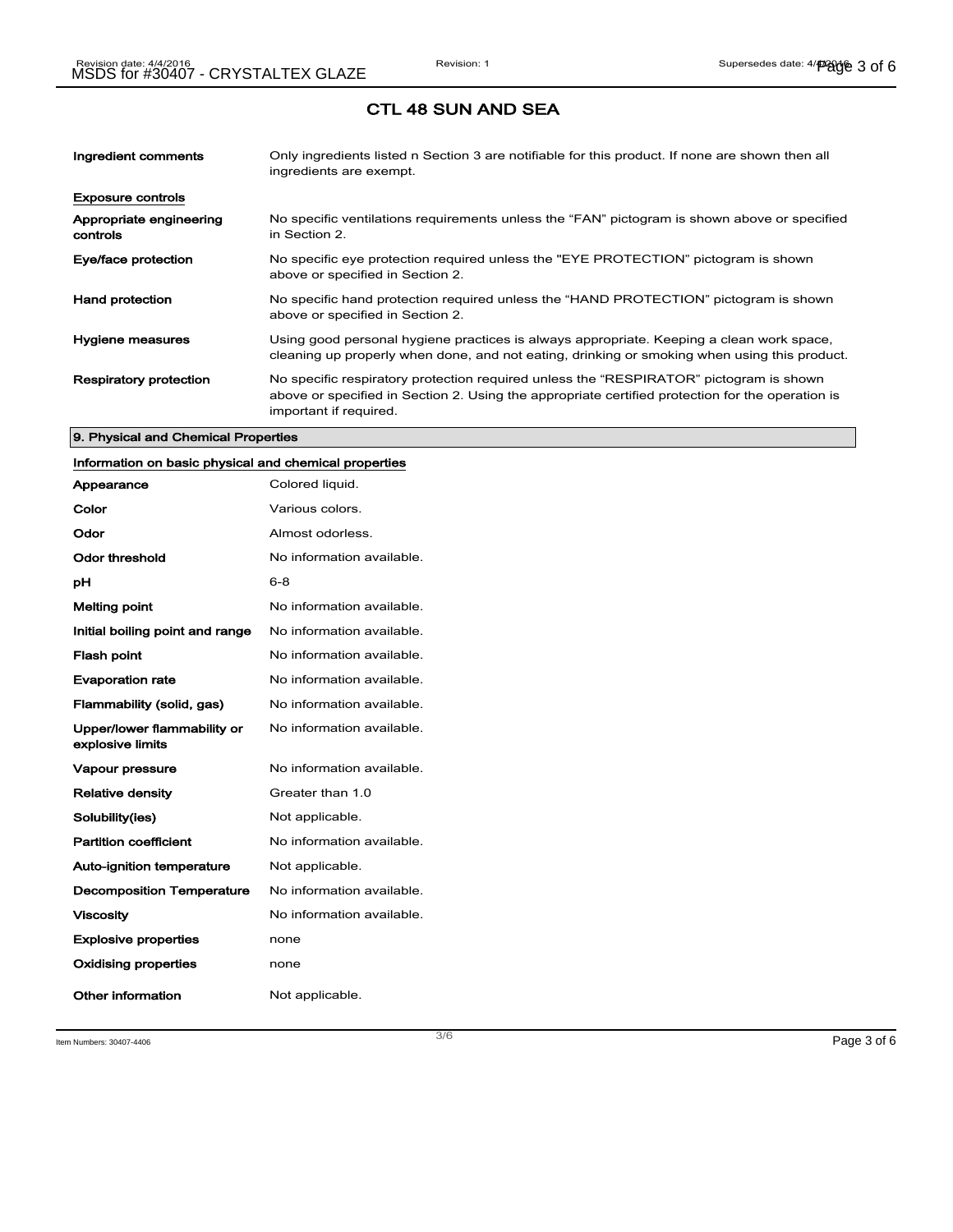| 10. Stability and reactivity               |                                                                                                                                                                                                                                                |
|--------------------------------------------|------------------------------------------------------------------------------------------------------------------------------------------------------------------------------------------------------------------------------------------------|
| Reactivity                                 | There are no known reactivity hazards associated with this product.                                                                                                                                                                            |
| <b>Stability</b>                           | No particular stability concerns.                                                                                                                                                                                                              |
| Possibility of hazardous<br>reactions      | None known.                                                                                                                                                                                                                                    |
| Conditions to avoid                        | None known.                                                                                                                                                                                                                                    |
| <b>Materials to avoid</b>                  | None known.                                                                                                                                                                                                                                    |
| <b>Hazardous decomposition</b><br>products | None known.                                                                                                                                                                                                                                    |
| 11. Toxicological information              |                                                                                                                                                                                                                                                |
| Information on toxicological effects       |                                                                                                                                                                                                                                                |
| <b>Toxicological effects</b>               | Please read Section 2 thoroughly to understand the toxicological risks, (if any) and<br>precautions for safe use (if any).                                                                                                                     |
| Skin corrosion/irritation                  |                                                                                                                                                                                                                                                |
| <b>Skin sensitization</b>                  |                                                                                                                                                                                                                                                |
| <b>Skin sensitisation</b>                  | Based on available data the classification criteria are not met.                                                                                                                                                                               |
| Eye contact                                | May cause temporary eye irritation.                                                                                                                                                                                                            |
| 12. Ecological Information                 |                                                                                                                                                                                                                                                |
| Ecotoxicity                                | Please read Section 2 completely. If any environmental warnings such as; H411 or H412 are<br>listed in Section 2, please use appropriate procedures when disposing of product and<br>container. Do not put materials into waterways or sewers. |
| Toxicity                                   |                                                                                                                                                                                                                                                |
| Toxicity                                   | Please read Section 2 completely. If any environmental warnings such as; H411 or H412 are<br>listed in Section 2, please use appropriate procedures when disposing of product and<br>container. Do not put materials into waterways or sewers. |
| Persistence and degradability              |                                                                                                                                                                                                                                                |
| Persistence and degradability              | No data available.                                                                                                                                                                                                                             |
| <b>Biodegradation</b>                      | Not inherently biodegradable.                                                                                                                                                                                                                  |
| <b>Bioaccumulative potential</b>           |                                                                                                                                                                                                                                                |
| <b>Partition coefficient</b>               | No information available.                                                                                                                                                                                                                      |
| Mobility in soil                           |                                                                                                                                                                                                                                                |
| <b>Mobility</b>                            | Semi-mobile.                                                                                                                                                                                                                                   |
| Results of PBT and vPvB assessment         |                                                                                                                                                                                                                                                |
| Results of PBT and vPvB<br>assessment      | This product does not contain any substances classified as PBT or vPvB.                                                                                                                                                                        |
| Other adverse effects                      |                                                                                                                                                                                                                                                |

Item Numbers:  $30407-4406$  Page 4 of 6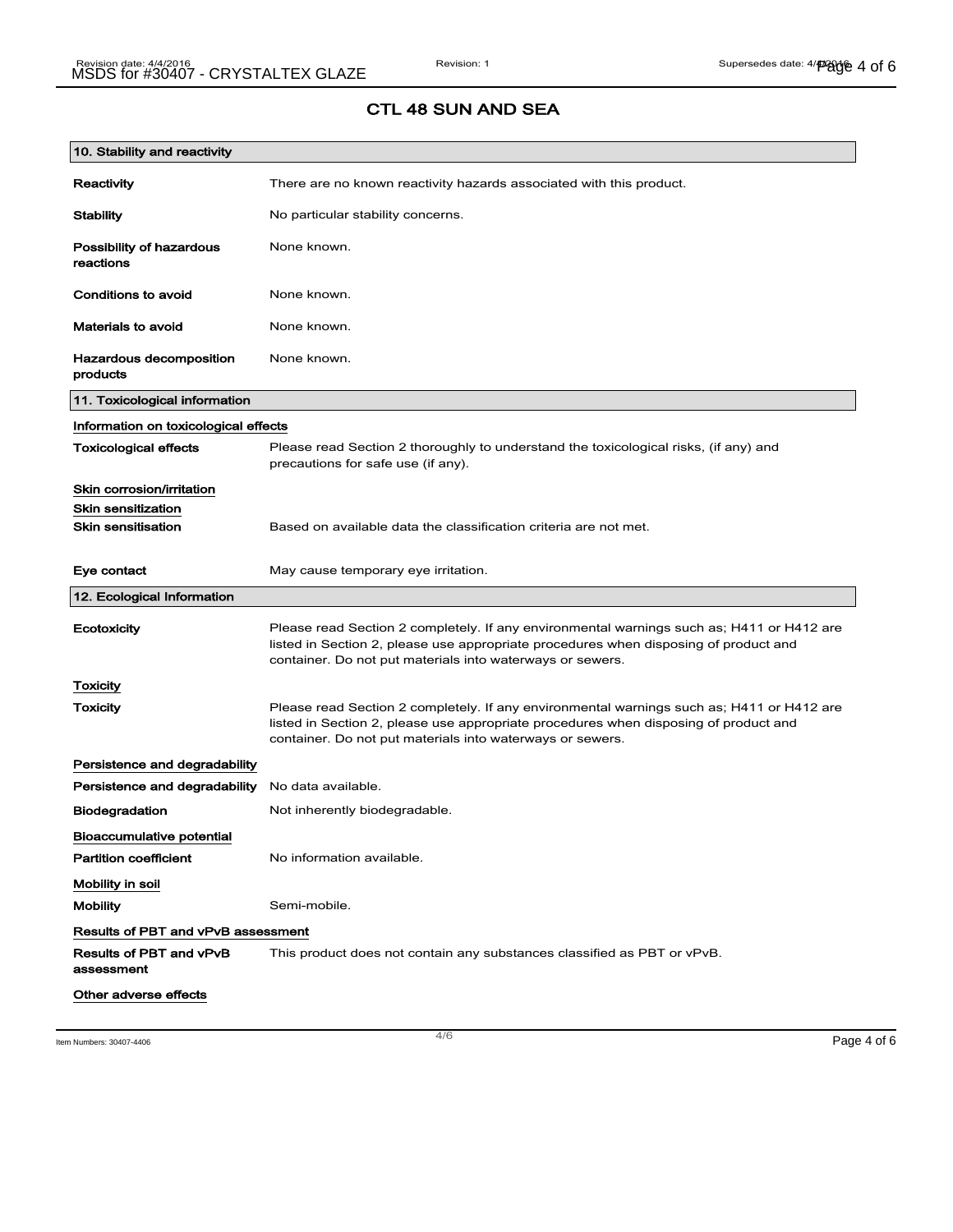| Other adverse effects                                                                                 | None known.                                                                                                                                                                                         |
|-------------------------------------------------------------------------------------------------------|-----------------------------------------------------------------------------------------------------------------------------------------------------------------------------------------------------|
| 13. Disposal considerations                                                                           |                                                                                                                                                                                                     |
| Waste treatment methods                                                                               |                                                                                                                                                                                                     |
| <b>General information</b>                                                                            | Dispose of waste product or used containers in accordance with local regulations When<br>handling waste, the safety precautions applying to handling of the product should be<br>considered.        |
| 14. Transport information                                                                             |                                                                                                                                                                                                     |
| General                                                                                               | The product is not covered by international regulations on the transport of dangerous goods<br>(IMDG, IATA, DoT).                                                                                   |
| <b>UN Number</b>                                                                                      |                                                                                                                                                                                                     |
| Not applicable.                                                                                       |                                                                                                                                                                                                     |
| UN proper shipping name                                                                               |                                                                                                                                                                                                     |
| Not applicable.                                                                                       |                                                                                                                                                                                                     |
| Transport hazard class(es)                                                                            |                                                                                                                                                                                                     |
| No transport warning sign required.                                                                   |                                                                                                                                                                                                     |
| Packing group                                                                                         |                                                                                                                                                                                                     |
| Not applicable.                                                                                       |                                                                                                                                                                                                     |
| <b>Environmental hazards</b>                                                                          |                                                                                                                                                                                                     |
| <b>Environmentally Hazardous Substance</b>                                                            | Please refer to Section 2 for any environmental hazards associated with this product. If H411/H412 warnings are shown then<br>please verify packaging and labeling requirements for larger volumes. |
| Special precautions for user                                                                          |                                                                                                                                                                                                     |
| Not applicable.                                                                                       |                                                                                                                                                                                                     |
| <b>Transport in bulk according to</b> Not applicable.<br>Annex II of MARPOL 73/78<br>and the IBC Code |                                                                                                                                                                                                     |
| 15. Regulatory information                                                                            |                                                                                                                                                                                                     |
| US State Regulations                                                                                  |                                                                                                                                                                                                     |
|                                                                                                       | California Proposition 65 Carcinogens and Reproductive Toxins                                                                                                                                       |
| None of the ingredients are listed or exempt.                                                         |                                                                                                                                                                                                     |
| Inventories                                                                                           |                                                                                                                                                                                                     |
| Canada - DSL/NDSL                                                                                     |                                                                                                                                                                                                     |
| All the ingredients are listed or exempt.                                                             |                                                                                                                                                                                                     |
| <b>US-TSCA</b>                                                                                        |                                                                                                                                                                                                     |

All the ingredients are listed or exempt.

#### US - TSCA 12(b) Export Notification

All the ingredients are listed or exempt.

#### 16. Other information